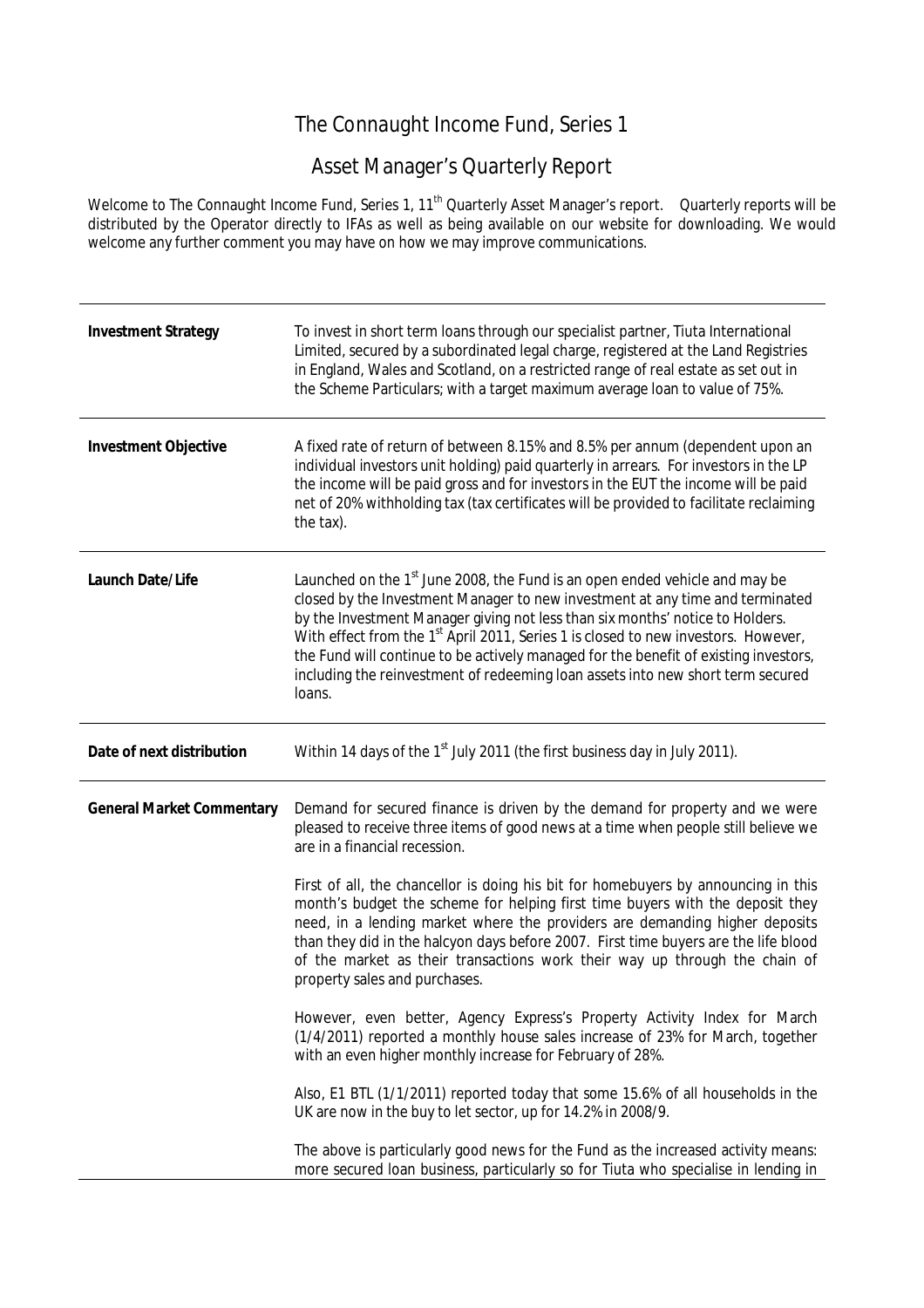the buy to let market; a positive effect on maintaining the value of the securities as assets in the Fund; and, clearer opportunities for the borrowers to exit the loan at the end of the term.

Given the above we remain confident in the investment objectives of the Fund.

| <b>Total Funds b/f</b>                                                                 | £120,332,287.17                                                                                                                                                                                                                                                                                                                                                                                                                                                                                                                                                                                                                                                                     |
|----------------------------------------------------------------------------------------|-------------------------------------------------------------------------------------------------------------------------------------------------------------------------------------------------------------------------------------------------------------------------------------------------------------------------------------------------------------------------------------------------------------------------------------------------------------------------------------------------------------------------------------------------------------------------------------------------------------------------------------------------------------------------------------|
| Investment Inflow for the<br>Quarter to 31 March 2011                                  | £3,148,049.94                                                                                                                                                                                                                                                                                                                                                                                                                                                                                                                                                                                                                                                                       |
| <b>Redemptions of investment</b><br>Holdings in the Quarter to 31<br><b>March 2011</b> | £6,017,357.47                                                                                                                                                                                                                                                                                                                                                                                                                                                                                                                                                                                                                                                                       |
| <b>Reinvested distribution for</b><br>quarter to 31 March 2011                         | £1,125,128.19                                                                                                                                                                                                                                                                                                                                                                                                                                                                                                                                                                                                                                                                       |
| Gross fund at 31 March 2011                                                            | £118,588,107.83                                                                                                                                                                                                                                                                                                                                                                                                                                                                                                                                                                                                                                                                     |
| Loans financed in the quarter<br>to 31 March 2011                                      | Number: 32<br>Value:<br>£8,960,234.45                                                                                                                                                                                                                                                                                                                                                                                                                                                                                                                                                                                                                                               |
| Loans redeemed in the<br>quarter to 31 March 2011                                      | Number: 64<br>Value: £25,675,266.79                                                                                                                                                                                                                                                                                                                                                                                                                                                                                                                                                                                                                                                 |
| Loan book at 31 March<br>2011                                                          | Number: 177<br>Value:<br>£91,310,476.28                                                                                                                                                                                                                                                                                                                                                                                                                                                                                                                                                                                                                                             |
| Liquidity at 31 March 2011*                                                            | £27,277,631.55                                                                                                                                                                                                                                                                                                                                                                                                                                                                                                                                                                                                                                                                      |
| Loans in default at 31<br>December 2010                                                | Number: Nil<br>Value:<br>£Nil                                                                                                                                                                                                                                                                                                                                                                                                                                                                                                                                                                                                                                                       |
| Loan book average LTV                                                                  | 60.37%                                                                                                                                                                                                                                                                                                                                                                                                                                                                                                                                                                                                                                                                              |
| Loan book commentary                                                                   | *Tiuta's lending activity also reflects the geographical trends as lending in property<br>in the Greater London, South East and South of England continues to account for<br>some 56% of the properties used as loan security. The process for approving loans<br>advanced by the Specialist Partner, Tiuta, is unchanged and the Asset Allocation<br>Committee will continue to review each and every loan that will form an asset of<br>the Fund. Tiuta have entered into a new phase of lending activity and by the early<br>April the liquidity level in the Fund will have reduced significantly but leaving the<br>prudential level we aim to maintain in managing your Fund. |
| <b>Accounts</b>                                                                        | Mazars, the independent auditors appointed by the General Partner, have now<br>completed the audited for the financial year ended 31 October 2009 and these are<br>being reviewed prior to sign off and publication to the Limited Partners. The delay<br>has been caused by the change of Operator in September 2009. The audit for the<br>financial year ended 30 <sup>th</sup> October 2010 is already underway and, now that the first<br>year's accounts have been reconciled and completed, should be more timely in<br>their publication date.                                                                                                                               |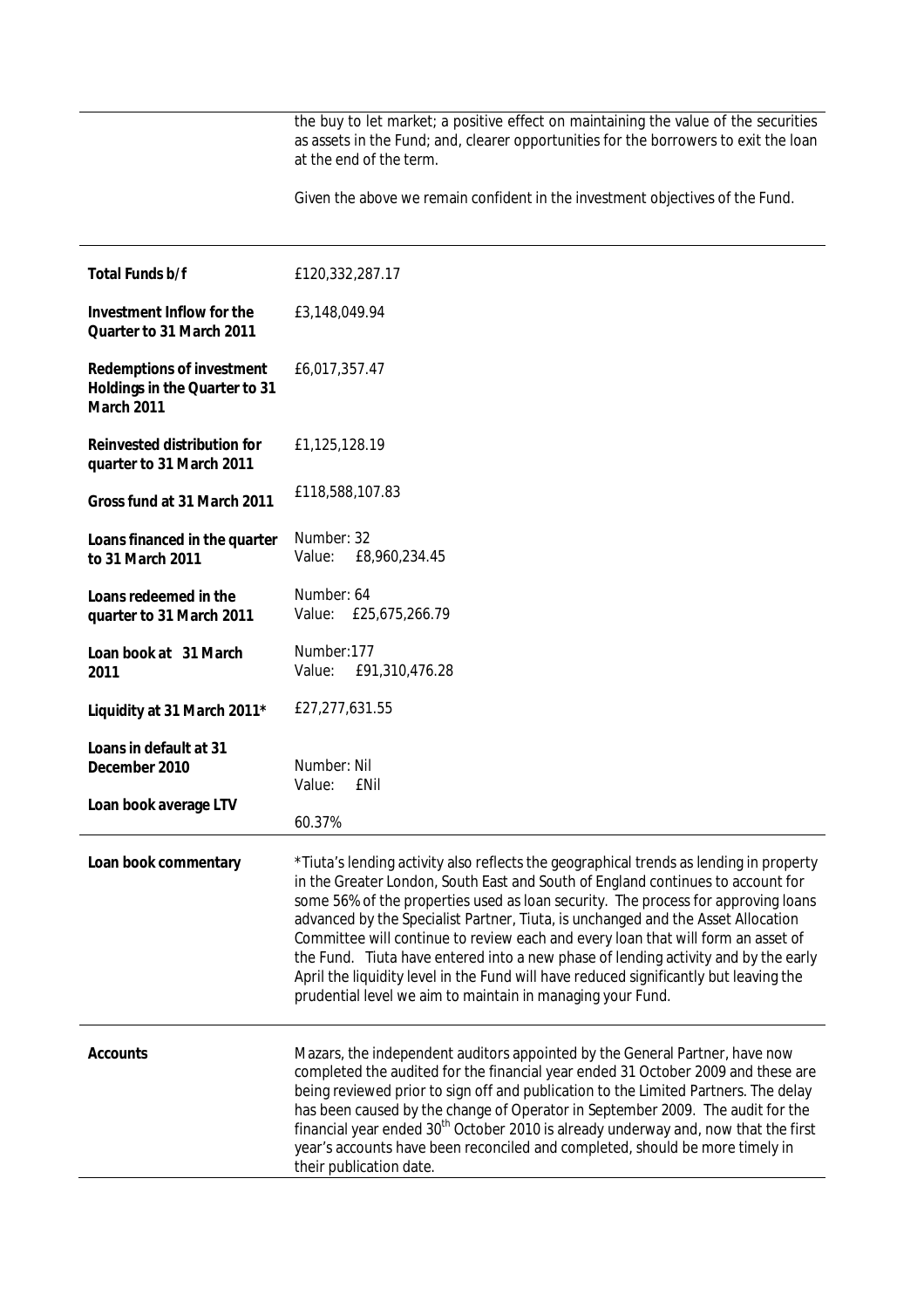| <b>Likelihood of Equity Loss</b>                       | Low, subject to the maintenance of the target loans to value and loan terms set<br>out in the Scheme Particulars. The potential for loss will also remain low where<br>there is a regular redemption of loans and re-lending based on up to date<br>independent valuations of the new security properties.                                                                                                                                                                                                                                                                                                                                                                                                                                                                                                                                                                                                                                                                                                                                                                                                                                                                                                                                                                                                                                                                                                                                                                                                                                                                                                                                                                                                                                                                                                                                                                                                                                                                       |
|--------------------------------------------------------|----------------------------------------------------------------------------------------------------------------------------------------------------------------------------------------------------------------------------------------------------------------------------------------------------------------------------------------------------------------------------------------------------------------------------------------------------------------------------------------------------------------------------------------------------------------------------------------------------------------------------------------------------------------------------------------------------------------------------------------------------------------------------------------------------------------------------------------------------------------------------------------------------------------------------------------------------------------------------------------------------------------------------------------------------------------------------------------------------------------------------------------------------------------------------------------------------------------------------------------------------------------------------------------------------------------------------------------------------------------------------------------------------------------------------------------------------------------------------------------------------------------------------------------------------------------------------------------------------------------------------------------------------------------------------------------------------------------------------------------------------------------------------------------------------------------------------------------------------------------------------------------------------------------------------------------------------------------------------------|
| Likelihood of achieving<br><b>Investment Objective</b> | The investment returns in this fund are fixed and guaranteed by the Specialist<br>Partner. Unit price fixed at £1.00                                                                                                                                                                                                                                                                                                                                                                                                                                                                                                                                                                                                                                                                                                                                                                                                                                                                                                                                                                                                                                                                                                                                                                                                                                                                                                                                                                                                                                                                                                                                                                                                                                                                                                                                                                                                                                                             |
| <b>Key Risks</b>                                       | The principal risk arises from borrowers defaulting on loans and the security<br>having to be realised at a loss against the debt outstanding. However, the<br>Guarantee provided by the Specialist Partner covers the Fund against such losses<br>and the Fund itself mitigates this risk by maintaining the target maximum LTV. The<br>risks described in the Investment Memorandum should not be considered to be an<br>exhaustive list of the risks which potential investors should consider before<br>investing in the Fund.                                                                                                                                                                                                                                                                                                                                                                                                                                                                                                                                                                                                                                                                                                                                                                                                                                                                                                                                                                                                                                                                                                                                                                                                                                                                                                                                                                                                                                               |
|                                                        | From the above risk arises the secondary risk, the inability of the Specialist Partner<br>to meet the terms of the Guarantee, in particular, should it go into some form of<br>administration. In this case the Fund would exercise its subordinated loan charges<br>and would arrange the appointment of a suitably authorised mortgage<br>administrator to take over the loan assets and manage them for the benefit of the<br>Fund.                                                                                                                                                                                                                                                                                                                                                                                                                                                                                                                                                                                                                                                                                                                                                                                                                                                                                                                                                                                                                                                                                                                                                                                                                                                                                                                                                                                                                                                                                                                                           |
|                                                        | On the 23rd February the Tiuta Board of Directors informed the Investment Advisor<br>that they had been made aware of significant trading losses, which, amongst other<br>factors, was due to low lending activity in the 4 <sup>th</sup> Quarter of 2010 and a substantial<br>increase in costs, both factors requiring immediate action. BDO has been<br>appointed to review their financial situation and structure, together with<br>appointing a new and qualified financial controller. BDO and the new financial<br>controller have confirmed and produced budgets demonstrating Tiuta's return to<br>profitability, which includes: a return to the lending activity levels required to<br>produce an appropriate level of income, funded by the high level of liquidity that<br>had built up; and, immediate staff cost savings of over 19%. The Chairman of<br>Connaught Asset Management Limited reported to the directors of Connaught<br>Asset Management (Guernsey) Limited that he and the Connaught financial<br>controller had also conducted a thorough due diligence review of Tiuta and<br>confirmed that they were now satisfied: that the assets of this Fund were<br>appropriately secured; that there was sufficient additional assets to give value to<br>the Debenture and Guarantee held by the Fund; that the financial model and<br>projections gave an accurate view of the financial future of Tiuta plc; and,<br>Connaught Asset Management Limited has continuing confidence in Tiuta<br>Development Finance Limited as the Specialist Partner. However, Connaught<br>Asset Management Limited has considered it prudent to identify a suitably FSA<br>authorised firm to manage the loan book forming the assets of the Fund in the<br>very unlikely event of Tiuta being unable to continue to act as the Specialist<br>Partner, and are also identifying authorised short term lenders who could<br>continue to source and manage new loans. |